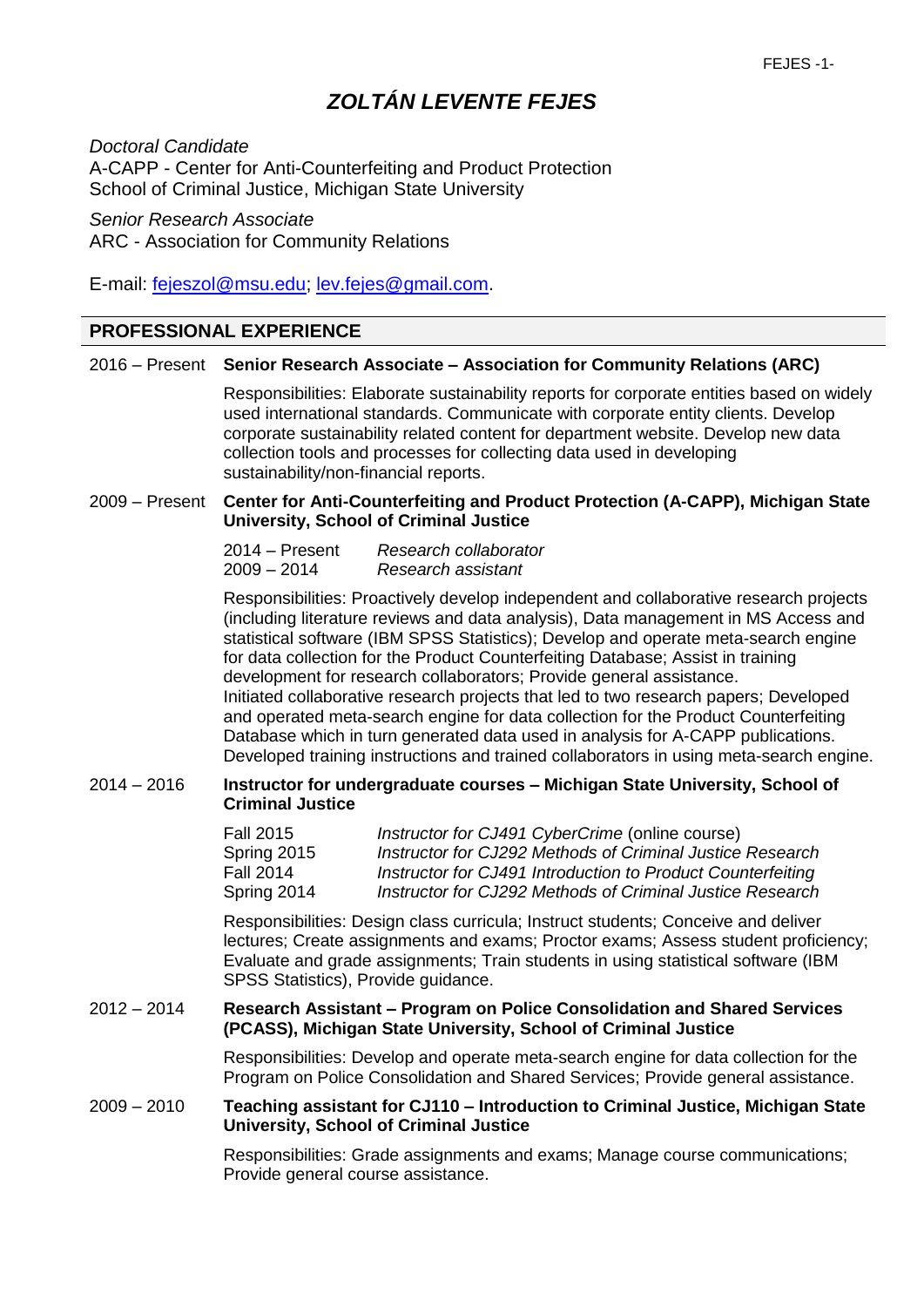# 2009 – 2010 **Research assistant, Michigan State University, School of Criminal Justice**

Responsibilities: Manage and analyze data using statistical software (IBM SPSS Statistics).

### **EDUCATION**

| $2009 -$ Present    | Ph.D., Michigan State University; School of Criminal Justice<br><b>Expected Graduation: F2016</b><br>Dissertation title: Volitional purchase of counterfeit goods:<br>The utility of Social Learning and Low Self-Control in explaining the acquisition of<br>counterfeit goods in an eastern European college sample |
|---------------------|-----------------------------------------------------------------------------------------------------------------------------------------------------------------------------------------------------------------------------------------------------------------------------------------------------------------------|
| $2007 - 2009$       | MA, Babeş-Bolyai University; College of Political, Administrative and<br><b>Communication Sciences</b><br>Non-Governmental Organization Management Program (in English).                                                                                                                                              |
| $2001 - 2005$       | BA, Babeş-Bolyai University; College of Political, Administrative and<br><b>Communication Sciences</b><br>Major: Public Administration (in Romanian).                                                                                                                                                                 |
| <b>CERTIFICATES</b> |                                                                                                                                                                                                                                                                                                                       |
| 2011                | Graduate Certificate in Anti-Counterfeiting and Product Protection, Michigan State<br>University.                                                                                                                                                                                                                     |

### <sup>2009</sup> Certificate of Completion: Non-Governmental Organization Management Joint MA Program, Michigan State University.

### **SELECTED PUBLICATIONS**

- Hollis, M. E., Fejes, Z. L., Fenoff, R., & Wilson, J. (2014). Routine activities and product counterfeiting: a research note. International Journal of Comparative and Applied Criminal Justice, 1-16.
- Fejes, Z.L. & Wilson, J.M. (2013). The use of cues in the Consumer Product Authentication Process. ACAPPP Backgrounder, March 2013.
- Fejes, Z.L. & Wilson, J.M. (2012). Cue utilization in the product authentication process: a framework and research agenda for product counterfeit prevention, International Journal of Comparative and Applied Criminal Justice, Volume 36(4), 249-271.
- Spink, J & Fejes, Z.L. (2012). A review of the economic impact of counterfeiting and piracy methodologies and assessment of currently utilized estimates, International Journal of Comparative and Applied Criminal Justice. Volume 37(4), 317-340.

### **FELLOWSHIPS & AWARDS** 2015 Awarded, Dissertation Completion Fellowship, Michigan State University Graduate **School** 2014 Awarded, Council of Graduate Students Conference Grant for Fall Semester 2014, Michigan State University, Council of Graduate Students. 2013 Recipient, Graduate Summer Research Fellowship, Michigan State University, School of Criminal Justice. 2012 Recipient, Graduate Summer Research Fellowship, Michigan State University, School of Criminal Justice. 2011 Recipient, Graduate Summer Research Fellowship, Michigan State University, School of Criminal Justice. 2010 Recipient, Graduate Summer Research Fellowship, Michigan State University, School of Criminal Justice.

### **PROFFESIONAL CONFERENCE PRESENTATIONS**

2014 *Hot Products in Product Counterfeiting: Developing a Target Selection Model*.